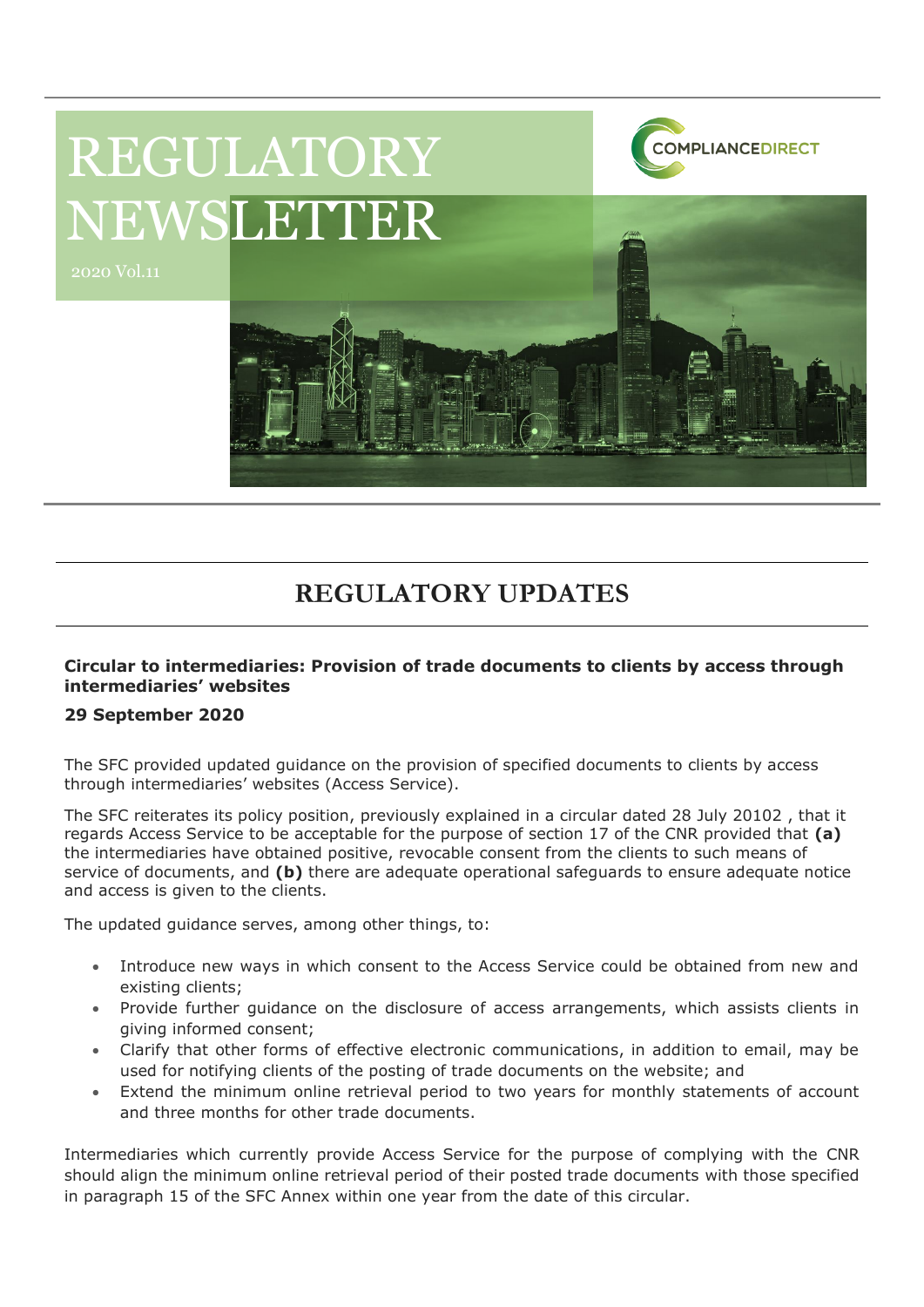For more details on the operational safeguards for Acceptable Use of the Access Service, please refer to the circular and annex published by the SFC below.

> **[View](https://apps.sfc.hk/edistributionWeb/gateway/EN/circular/intermediaries/supervision/doc?refNo=20EC61) [Circular](https://apps.sfc.hk/edistributionWeb/gateway/EN/circular/intermediaries/supervision/doc?refNo=20EC61) [C](https://apps.sfc.hk/edistributionWeb/gateway/EN/circular/intermediaries/supervision/doc?refNo=20EC61)[https://ww](https://www.sfc.hk/edistributionWeb/gateway/EN/circular/intermediaries/supervision/doc?refNo=20EC26)**

#### **Circular on the electronic disseminat[ion of inves](https://www.sfc.hk/edistributionWeb/gateway/EN/circular/intermediaries/supervision/doc?refNo=20EC26)tment product documents**

#### **29 September 2020**

- 1. The following guidance on the post-sale dissemination of documents in electronic form is provided to:
	- (a) issuers of investment products authorised by the SFC under Part IV of the Securities and Futures Ordinance (SFC-authorised Products); and
	- (b) intermediaries who hold investment products on behalf of their clients.
- 2. Issuers of SFC-authorised Products are required under their constitutive documents and the applicable legal and regulatory requirements to issue and disseminate to investors product documents such as offering documents, notices, announcements and financial reports (Product Documents).
- 3. In view of the increasing use of electronic media, issuers and intermediaries which disseminate paper Product Documents may wish to disseminate these documents electronically. Examples of electronic dissemination (e-dissemination) arrangements include:
	- (a) providing electronic copies of documents to investors; or
	- (b) notifying investors electronically **(i)** that the documents are accessible online and **(ii)** where the electronic documents can be accessed.
- 4. Prior to adopting e-dissemination arrangements, issuers and intermediaries must ensure that they have in place proper transitional arrangements which comply with applicable laws and requirements.
- 5. Documents for listed SFC-authorised Products (other than unlisted unit and share classes of listed SFC-authorised Products) should continue to be disseminated electronically pursuant to their constitutive documents and applicable requirements

For more details on the Guidelines for transitional arrangements and general principles to all edissemination arrangements, please refer to the circular published by the SFC below.

**[View](https://apps.sfc.hk/edistributionWeb/gateway/EN/circular/intermediaries/supervision/doc?refNo=20EC60) [Circular](https://apps.sfc.hk/edistributionWeb/gateway/EN/circular/intermediaries/supervision/doc?refNo=20EC60)**

### **ENFORCEMENT NEWS**

#### **Market Misconduct Tribunal sanctions CMBC Capital Holdings Limited and its former directors for late disclosure of inside information**

The Market Misconduct Tribunal (MMT) found that CMBC Capital Holdings Limited (CMBC Capital) and six of its former directors failed to disclose inside information as soon as reasonably practicable under the SFO and imposed a 15 month disqualification order against the

#### **SFAT affirms SFC decision to ban Lai Voon Wai for five years for IPO sponsor failures**

The Securities and Futures Appeals Tribunal (SFAT) has affirmed the decision of the SFC to ban Mr Lai Voon Wai, a former responsible officer (RO) of CCB International Capital Limited (CCBIC) and BOCOM International (Asia) Limited (BIAL), from